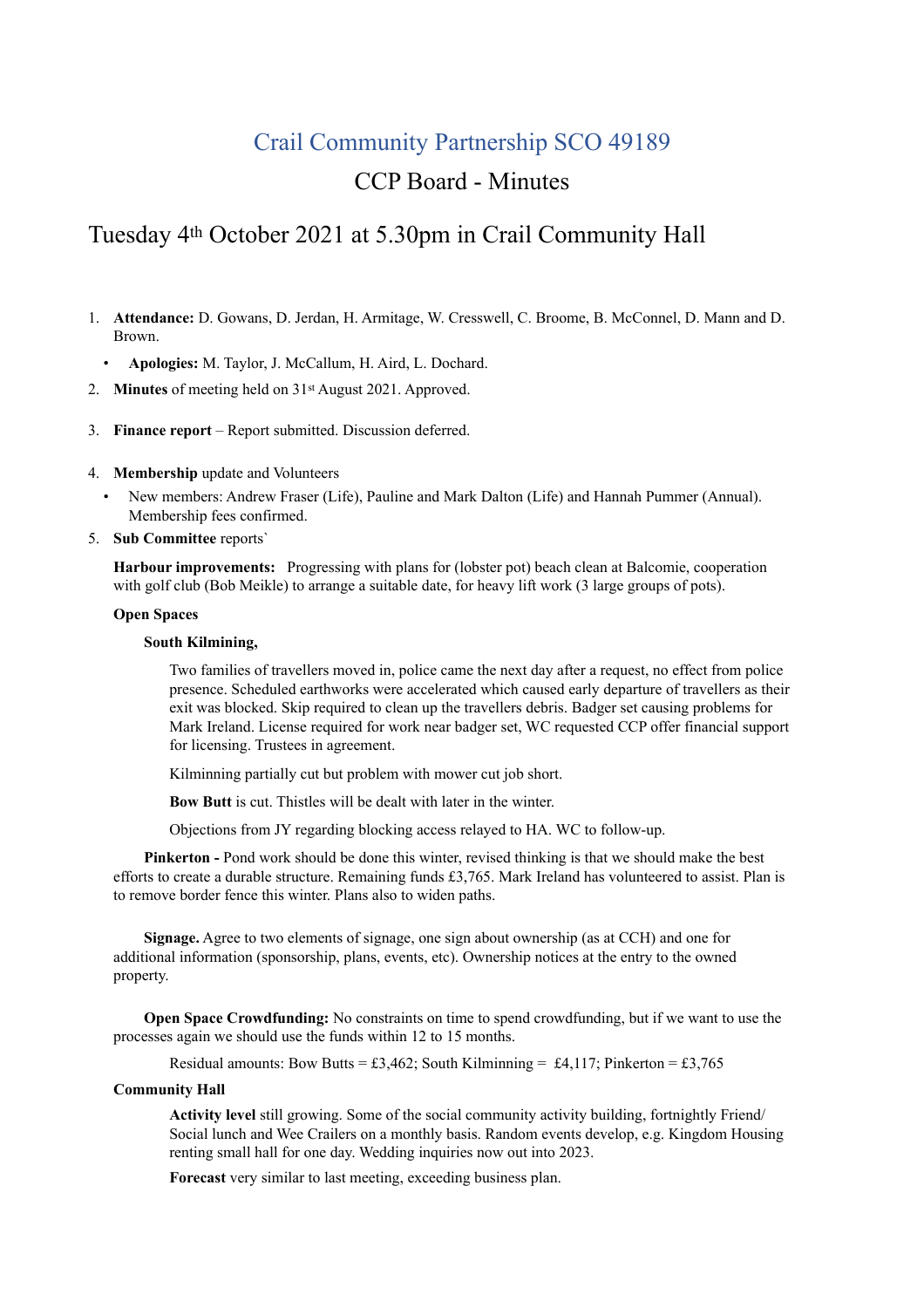**Long term plans.** DM has circulated prior CCH development plans for comment. Plan to have next CCH sub-committee meeting specifically about long term plans.

Adjunct to above the concept of Toolshare Hub that could become a revenue earning opportunity for CCP. Could be developed in conjunction with a Man (Person) Shed. Not simple but could be of value to Crail. Concept is operational on a smaller level. Transition Group (St Andrew Uni) doing something similar. Ali McLeod leading this, BM can make introduction. Perhaps working with Anstruther may be a more viable concept. Possible facilities Children's Centre or Blacksmith's.

Also consideration for Crail Festival to replace the current (Shed) storage method, so that Car Park can be more fully used. Include additional storage in the long term plans.

**Repairs and maintenance.** A big Thank You to Eric Morris for the work on the small hall notice board areas which have been spruced up and create a very positive effect on the hall.

**Licensing**. Briefing note circulated (Appendix B), it is clear that outside caterers can have as many licenses as possible but CCP hall use will be limited to 12 occasional licenses. Wine Club being the largest users of these licenses. DJ will acquire Personal License. Proposal that next Wine Club funds the costs of obtaining the Personal License.

**Murder Mystery.** Proposal to use card scanning method for donations. Support to continue investigation. Target availability for Xmas Fair.

**Planning- Briefing on Local Place Plans.** Briefing paper (Appendix A) distributed prior to the meeting.

Proposal to have session with trustees to discuss this further before the end of the year, then take to the Crail public in the spring time. Need to recognise that knowledge of the Charrette and LPP is probably waning so we need to re-engage with the community soon. It would be good to re-engage with Nick Wright as he has been involved in the legislation review.

Proposal to run session on 8th January. We need to be clear in advance what the **scope, purpose and outcomes** of the discussion would be. To be reviewed at next meeting.

**Very Strong compliments** from most recent Folk Club artists regarding the venue.

Proposal to set up a **CCH/CCP Card Reader** to allow Donations to be made at events and for bar sales at future events. Will develop a proposal for trustees to review.

#### 6. **Community Projects** -

Funding received from Crail Common Good Fund for **Victoria Gardens.** One small amount still to be settled.

Looking for designer to work on the **Covid Memorial** (Cherry Tree avenue) for Beech Walk Park. Connected with this is the need to Crail Preservation Society to plant trees to compensate for removal of trees at Lumsden Monument and Mercat Cross. Previously it was proposed that we start planting interim trees between the very large trees.

**(School) Play park -** small team is still working on this researching similar projects in the East Neuk. Will probably need to come to CCP for fundraising support.

#### 7. **Website & Publicity**

- 6. AOCB
	- Future meeting schedule to be confirmed to accommodate Heather Aird work schedule.

Next meeting Tuesday 2nd November 2021 at 5.30pm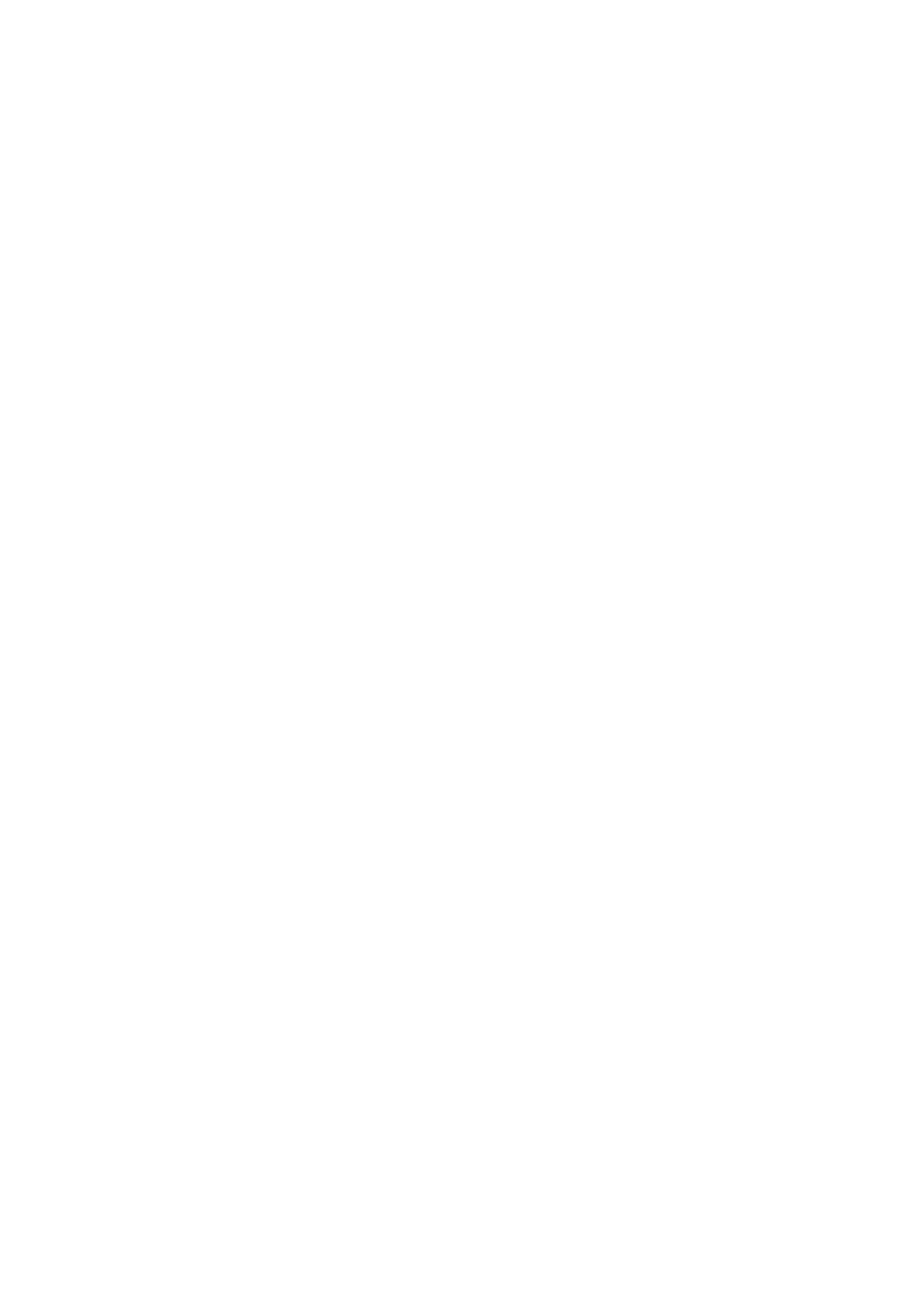Appendix A.

## CRAIL LOCAL PLACE PLAN UPDATE

## October 5th 2021

During the next 12 months we will see additional legislation concerning Local Place Plans (LPP) passing through Holyrood. This is under the umbrella of changes to Planning Legislation.

We are asking the Trustees to consider the following as likely requirements under the new legislation if we are to register our LPP thus giving the local community more say over local developments. We feel the current plan needs refining and updating to meet the legislation.

- 1. The plan is now a few years old and it will need to demonstrate that it reflects the current views of the community. How do Trustees feel we can achieve this?
- 2. The plan needs to offer our views on how any potential development sites should be utilised. We need the views of the Trustees on a few sites detailed below. We need to set our views on housing need in Crail.
- 3. We need to confirm the plan and its preparation has complied with all legal requirements. A technical issue only for us.

We suggest time be set aside for a session to focus on this topic alone. DM and DJB are willing to facilitate this session.

## DETAIL

 Planning legislation in Scotland was updated in 2019 with the passing of the Planning (Scotland) Act 2019. Since then work has been ongoing at SG to draft the secondary legislation required to implement some of the principles contained in the core legislation.

Fundamental to the Act is a desire to empower communities and strengthen links between citizens, communities and the planning system. Local Place Plans are seen as a strong way for community aspirations to feed into the overall planning process administered by the Local Authority.

Scottish Government has been carrying out a consultation process on the development of Regulations relating to LPPs and their registration, with the intention of bringing forward secondary legislation later this year/early 2022. LPPs will become the means whereby a community can have input to the way in which their locality develops.

Recent publications from SG and FC have given an indication of how the requirements for content of LPPs might look as well as considering the registration process for LPPs. FC had been developing its own "How To" guide to preparing a LPP but considering SG publishing a draft guide they decided to promote the SG guide. A link to the guide is here [https://www.transformingplanning.scot/media/](https://emea01.safelinks.protection.outlook.com/?url=https://www.transformingplanning.scot/media/2236/draft-how-to-guide-pdf-format.pdf&data=04%257C01%257C%257C734e0f268bae4022800908d92b53dd1b%257C84df9e7fe9f640afb435aaaaaaaaaaaa%257C1%257C0%257C637588461449081145%257CUnknown%257CTWFpbGZsb3d8eyJWIjoiMC4wLjAwMDAiLCJQIjoiV2luMzIiLCJBTiI6Ik1haWwiLCJXVCI6Mn0=%257C1000&sdata=W/f6U4VbW7cB1hIXEEQplSYOC9hYJP8fNn3eFgDhbrA=&reserved=0) [2236/draft-how-to-guide-pdf-format.pdf](https://emea01.safelinks.protection.outlook.com/?url=https://www.transformingplanning.scot/media/2236/draft-how-to-guide-pdf-format.pdf&data=04%257C01%257C%257C734e0f268bae4022800908d92b53dd1b%257C84df9e7fe9f640afb435aaaaaaaaaaaa%257C1%257C0%257C637588461449081145%257CUnknown%257CTWFpbGZsb3d8eyJWIjoiMC4wLjAwMDAiLCJQIjoiV2luMzIiLCJBTiI6Ik1haWwiLCJXVCI6Mn0=%257C1000&sdata=W/f6U4VbW7cB1hIXEEQplSYOC9hYJP8fNn3eFgDhbrA=&reserved=0) The guide advises on an approach which broadly mirrors that undertaken by the Crail charrette process, and provides some interesting and useful additional information.

We had considered the output from the charrette process to be our LPP but it appears there may be some additional content required to meet SG requirements and the passage of time since publication.

The final draft of the Regulations will not appear for some time but to be ahead of the game we need to ensure that our current document meets the requirements for registration as we anticipate they may look.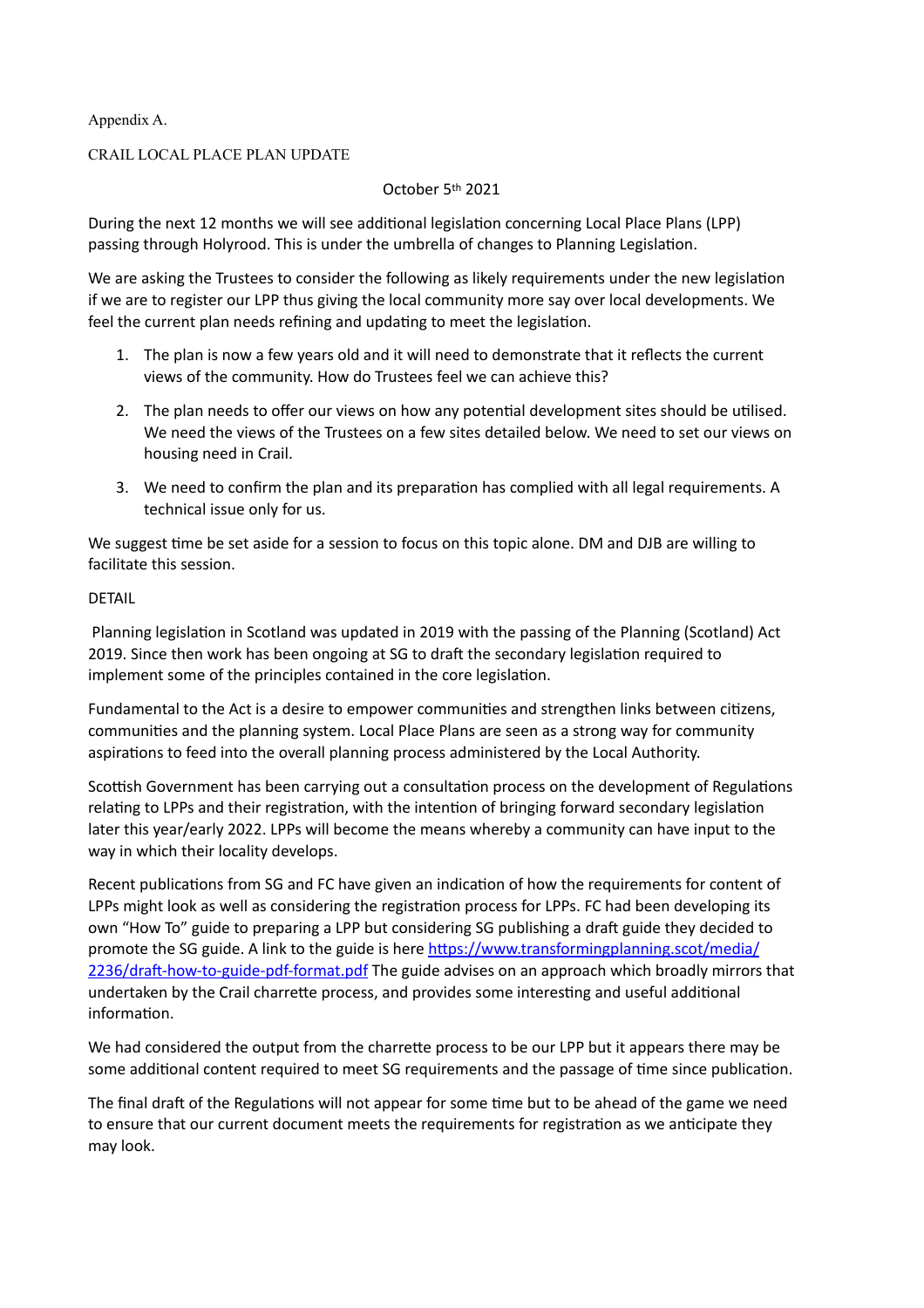To assist in understanding what might be in the Regulations the consultation questions and Fife Council's responses are available here [https://www.fife.gov.uk/kb/docs/articles/about-your-council2/](https://www.fife.gov.uk/kb/docs/articles/about-your-council2/politicians-and-committees/committees/fife-wide-or-strategic/economy,-tourism,-strategic-planning-and-transportation-committee/meetings/economy,-tourism,-strategic-planning-and-transportation-sub-committee-10th-june-2021) [politicians-and-committees/committees/fife-wide-or-strategic/economy,-tourism,-strategic-planning](https://www.fife.gov.uk/kb/docs/articles/about-your-council2/politicians-and-committees/committees/fife-wide-or-strategic/economy,-tourism,-strategic-planning-and-transportation-committee/meetings/economy,-tourism,-strategic-planning-and-transportation-sub-committee-10th-june-2021)[and-transportation-committee/meetings/economy,-tourism,-strategic-planning-and-transportation](https://www.fife.gov.uk/kb/docs/articles/about-your-council2/politicians-and-committees/committees/fife-wide-or-strategic/economy,-tourism,-strategic-planning-and-transportation-committee/meetings/economy,-tourism,-strategic-planning-and-transportation-sub-committee-10th-june-2021)[sub-committee-10th-june-2021](https://www.fife.gov.uk/kb/docs/articles/about-your-council2/politicians-and-committees/committees/fife-wide-or-strategic/economy,-tourism,-strategic-planning-and-transportation-committee/meetings/economy,-tourism,-strategic-planning-and-transportation-sub-committee-10th-june-2021)

## POINTS FOR DISCUSSION

If we are to submit our document, Deciding Crail's Future as our Local Place Plan we will need to reevaluate some of its content and ensure that it meets the anticipated requirements for a LPP. In some ways this may be a moot point as FC already describe it as our LPP in documents such as the most recent update to the Fifeplan., however we will need to comply with the requirements for formal registration

After meetings and consideration of our document we believe the main areas where our document may be failing to meet the requirements are:

1. The main rationale behind the LPP concept is that it gives the community the opportunity to consider sites and land that may be suited to development and to comment on what such development should/could be. Our document focussed heavily on the proposed Crail North development and may therefore seem to be a bit limited in its consideration of development.

We propose that the Trustees have a session where we discuss:

Our perception of housing need in Crail. This might cover Starter homes, affordable homes, sheltered homes and permanent homes. Consideration should be given to homes suitable for home working. A further issue is the shortage/lack of small commercial or workshop units that could be used for small businesses or artisan use.

All the known sites and land in our patch that may be developed and arrive at a view on what might be deemed suitable use for them. Sites that came to mind were The Childrens Centre, The old blacksmiths yard, the garden centre, the old bank, the Harbourmasters Office. In addition we have two areas that could be large-scale housing developments-Crail North and Crail Airfield. We know both sites have access and transportation issues but it would be wise for us to reach a current view on development at both sites.

2. We need to demonstrate that the content of the plan has community support and still reflects the aspirations of the community. Our document was published in June 2019 and was based on work carried out during the preceding 18 months. By the time we get to the point of registering our plan it will be some time since we consulted the community and the plan may fail the test of reflecting the views of the community.

We propose that following the Trustee discussion and, as likely timescales to LPP registration become clearer CCP uses some of our successful means of communicating with the community to take their views on housing and development in Crail. This would validate our final submission for registration.

To keep cost to a minimum we suggest that an addendum to the original document be produced to be incorporated for registration.

3. It may be a requirement that Local Place Plans submitted for registration must include a statement from the Community Body confirming how it has complied with the legal requirements. These are covered in the consultation document noted above . This will be relatively easily dealt with in the run up to submission.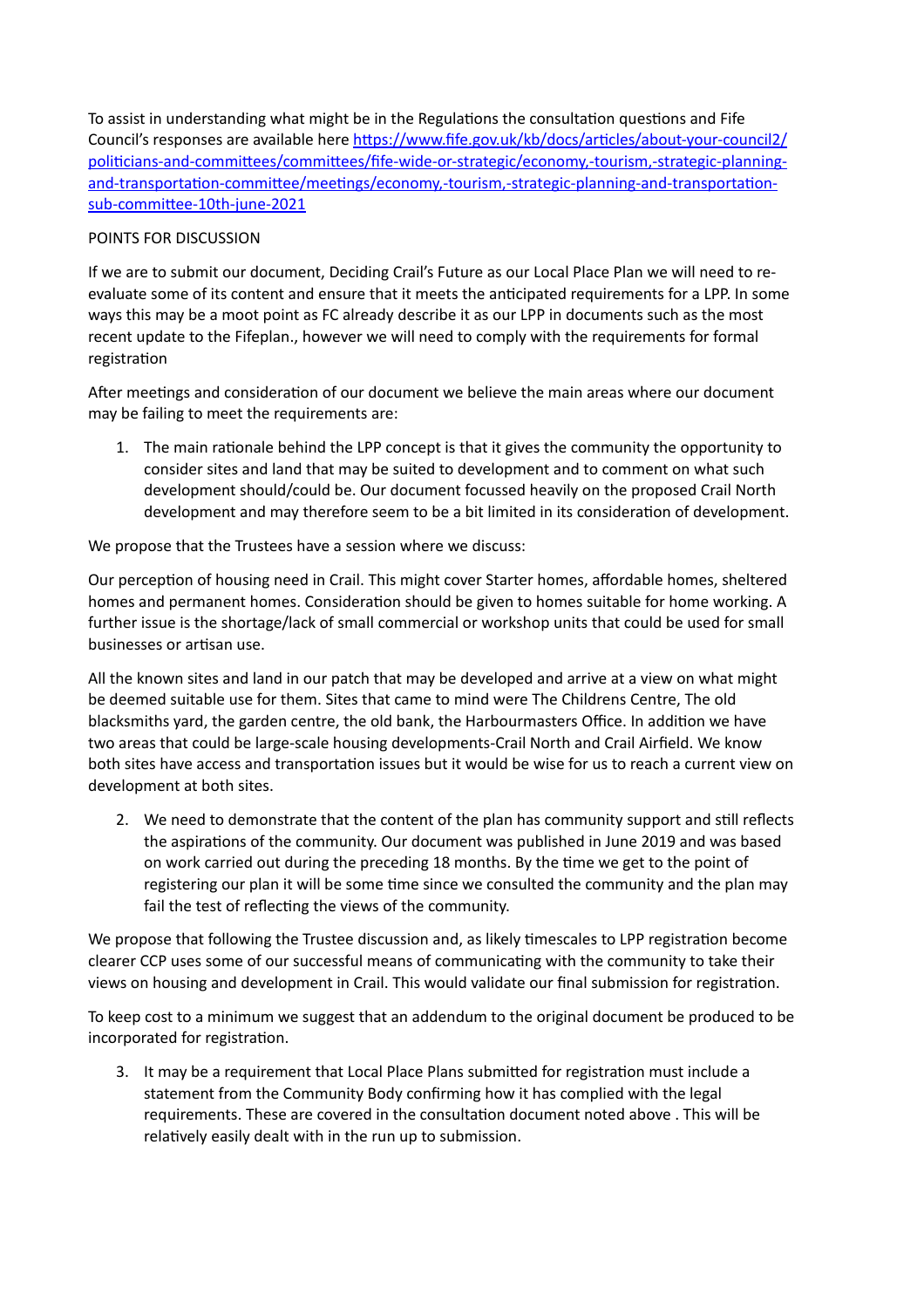The development of a Design Code for Crail was suggested in the charrette document. We have considered this and believe that the development of a design code would be costly and would potentially be something that would have no statutory status in the planning world. The Fife Council document "Making Places" which had additional supplementary guidance adopted in 2018 encapsulates much that a new design code would. We propose that the Trustees consider this document with a view to making sure that the principles contained therein are robustly applied to any future development in Crail.

## ADDITIONAL POINTS

In the course of our considerations we looked at some additional issues. Whilst these are not specific to the planning brief we feel it would be timely for Trustees to discuss these as they are mentioned in and have relevance to the LPP.

Car parking during the summer months is problematic in Crail. A solution would be to identify a peripheral site that could serve as summer parking, possibly with a shuttle bus service into the centre of the village.

Related to this, the issue of traffic speed control must be addressed more vigorously. Again this is an action listed in the LPP.

Finally, we feel the issue of lack of transport links should be addressed/discussed. We have the current service but if we are to encourage greener travel then perhaps a more localised service serving Crail-Kingsbarns-Boarhills-St. Andrews-Anstruther should be considered.

David Brown

David Mann

October 4th 2021